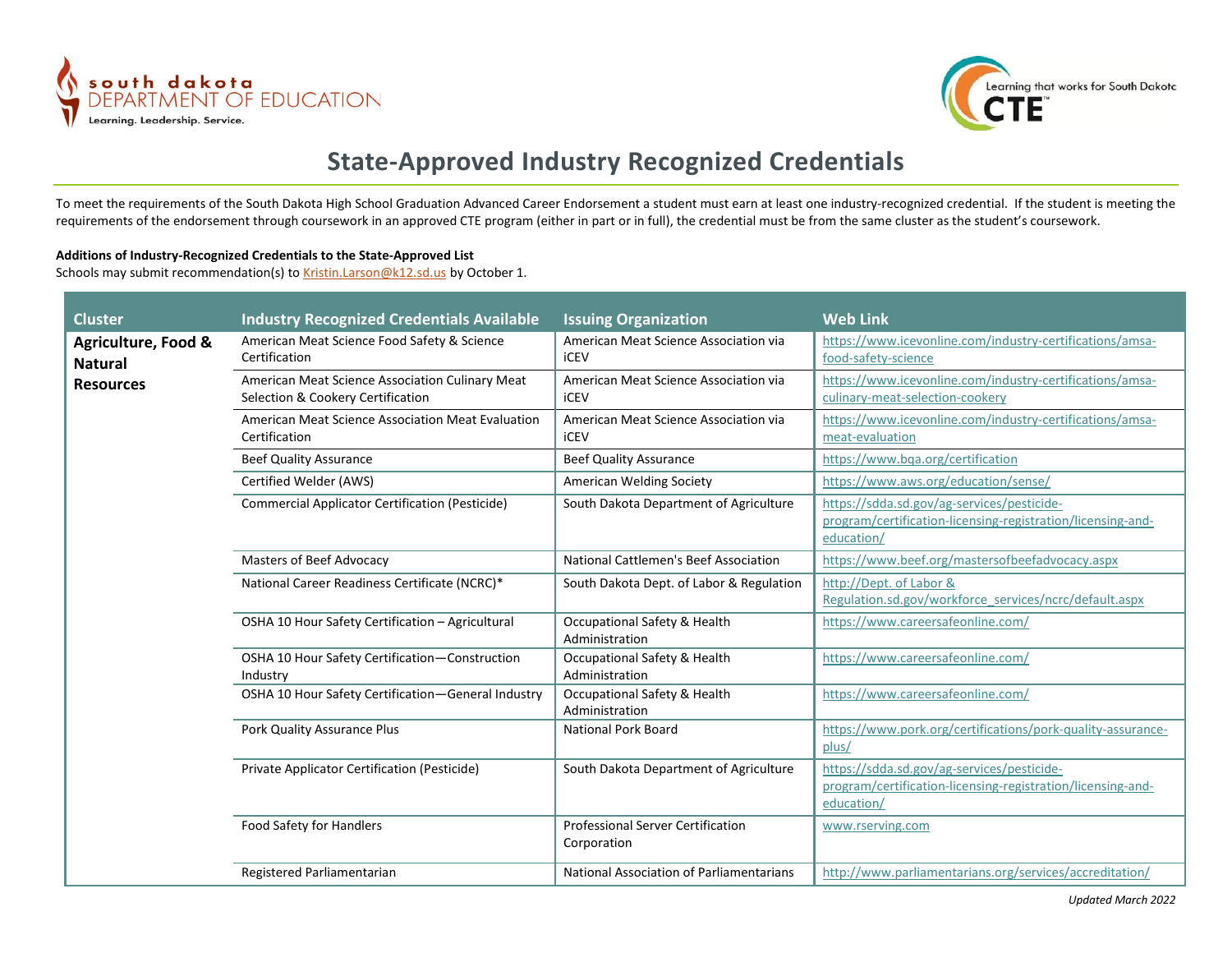| <b>Cluster</b>                                               | <b>Industry Recognized Credentials Available</b>           | <b>Issuing Organization</b>                    | <b>Web Link</b>                                                                                      |
|--------------------------------------------------------------|------------------------------------------------------------|------------------------------------------------|------------------------------------------------------------------------------------------------------|
| <b>AFNR</b> (continued)                                      | ServSafe Food Safety Certification                         | ServSafe                                       | https://www.servsafe.com/ServSafe-Manager/Get-Certified                                              |
|                                                              | Youth for the Quality Care of Animals                      | <b>YQCA</b>                                    | http://yqca.org/                                                                                     |
| <b>Architecture &amp;</b>                                    | Certified SolidWorks Associate (CSWA)                      | SolidWorks                                     | http://www.solidworks.com/sw/support/cswa-academic.htm                                               |
| <b>Construction</b>                                          | Drafter Certification (ADDA)                               | American Design Drafting Assn.                 | http://www.adda.org/index.php/professional/professional-<br>certification                            |
|                                                              | National Career Readiness Certificate (NCRC)*              | South Dakota Dept. of Labor & Regulation       | http://Dept. of Labor &<br>Regulation.sd.gov/workforce_services/ncrc/default.aspx                    |
|                                                              | OSHA 10 Hour Safety Certification-Construction<br>Industry | Occupational Safety & Health<br>Administration | https://www.careersafeonline.com/                                                                    |
|                                                              | OSHA 10 Hour Safety Certification-General Industry         | Occupational Safety & Health<br>Administration | https://www.careersafeonline.com/                                                                    |
| Arts, A/V Technology<br>& Communications                     | Adobe Certified Associate (ACA)                            | Certiport                                      | https://certiport.pearsonvue.com/Certifications/Adobe/ACA/<br>Overview                               |
|                                                              | <b>HTML Developer</b>                                      | W3Schools                                      | https://www.w3schools.com/cert/cert html new.asp                                                     |
|                                                              | JavaScript Developer                                       | W3Schools                                      | https://www.w3schools.com/cert/cert javascript.asp                                                   |
|                                                              | National Career Readiness Certificate (NCRC)               | South Dakota Dept. of Labor & Regulation       | http://Dept. of Labor &<br>Regulation.sd.gov/workforce_services/ncrc/default.aspx                    |
|                                                              | OSHA 10 Hour Safety Certification-General Industry         | Occupational Safety & Health Administration    | https://www.careersafeonline.com/                                                                    |
| <b>Business</b><br><b>Management &amp;</b><br>Administration | Concepts of Entrepreneurship and<br>Management (A*S*K)     | A S K Business Institute                       | https://www.askinstitute.org/index.php/certification/concept<br>s-of-entrepreneurship-and-management |
|                                                              | Concepts of Finance (A*S*K)                                | A S K Business Institute                       | https://www.askinstitute.org/index.php/certification/concept<br>s-of-finance                         |
|                                                              | Entrepreneurship & Small Business Certification            | Certiport                                      | https://certiport.pearsonvue.com/Certifications/ESB/Certifica<br>tion/Overview                       |
|                                                              | Fundamental Business Concepts (A*S*K)                      | A S K Business Institute                       | https://www.askinstitute.org/index.php/certification/fundam<br>ental-business-concepts               |
|                                                              | Fundamental Marketing Concepts (A*S*K)                     | A S K Business Institute                       | https://www.askinstitute.org/index.php/certification/fundam<br>ental-marketing-concepts              |
|                                                              | MOS: Microsoft Office                                      | Microsoft                                      | https://www.microsoft.com/en-us/learning/mos-<br>certification.aspx                                  |
|                                                              | MOS: Microsoft Excel                                       | Microsoft                                      | https://www.microsoft.com/en-us/learning/mos-<br>certification.aspx                                  |
|                                                              | <b>MOS: Microsoft Power Point</b>                          | Microsoft                                      | https://www.microsoft.com/en-us/learning/mos-<br>certification.aspx                                  |
|                                                              | <b>MOS: Microsoft Access</b>                               | Microsoft                                      | https://www.microsoft.com/en-us/learning/mos-<br>certification.aspx                                  |
|                                                              | <b>MOS: Microsoft Outlook</b>                              | Microsoft                                      | https://www.microsoft.com/en-us/learning/mos-<br>certification.aspx                                  |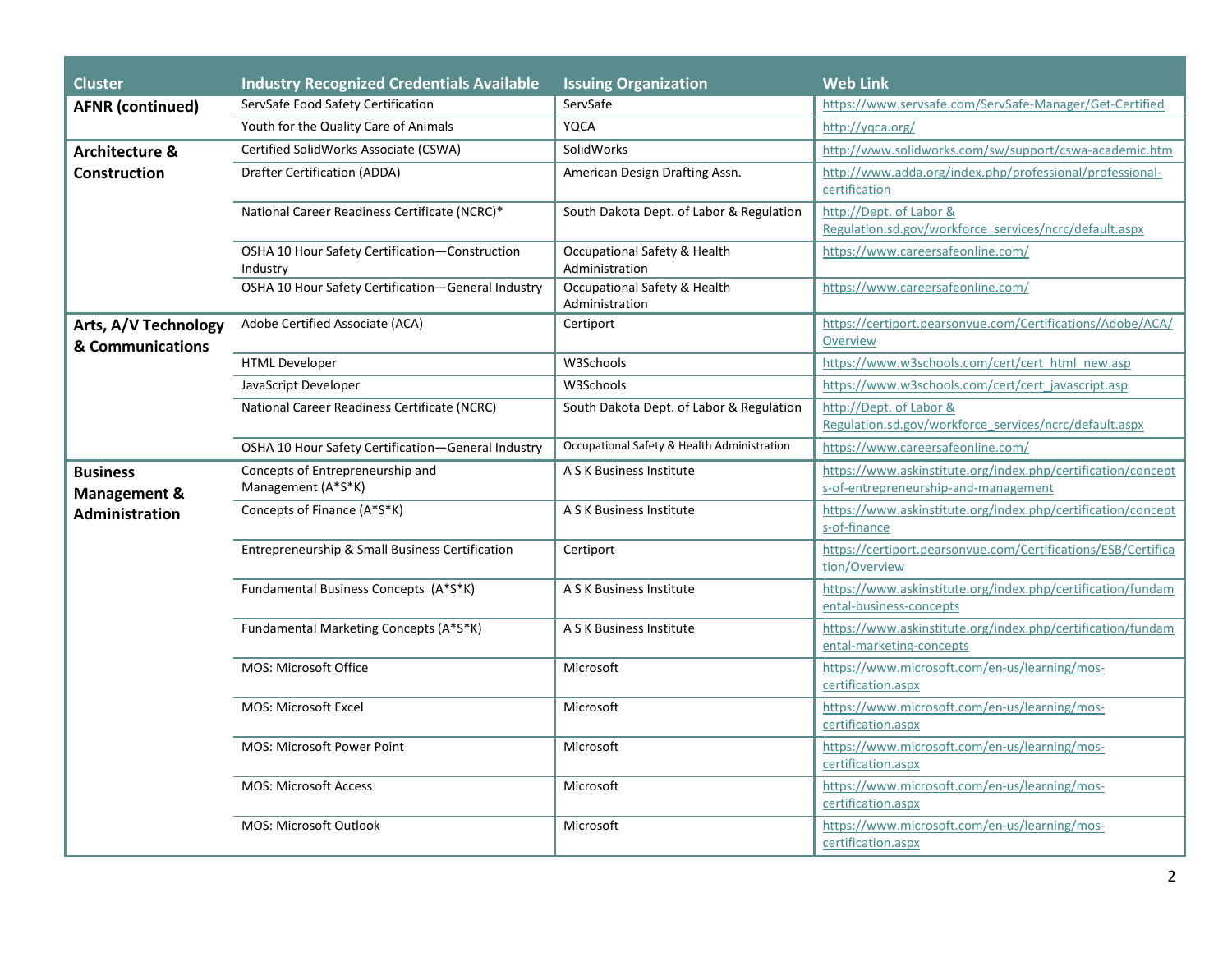| <b>Cluster</b>                            | <b>Industry Recognized Credentials Available</b>       | <b>Issuing Organization</b>                 | <b>Web Link</b>                                                                                      |
|-------------------------------------------|--------------------------------------------------------|---------------------------------------------|------------------------------------------------------------------------------------------------------|
| <b>Business</b>                           | National Career Readiness Certificate (NCRC)*          | South Dakota Dept. of Labor & Regulation    | http://Dept. of Labor &                                                                              |
| <b>Management &amp;</b><br>Administration |                                                        |                                             | Regulation.sd.gov/workforce_services/ncrc/default.aspx                                               |
|                                           | OSHA 10 Hour Safety Certification-General Industry     | Occupational Safety & Health Administration | https://www.careersafeonline.com/                                                                    |
| (continued)                               | Registered Parliamentarian                             | National Association of Parliamentarians    | http://www.parliamentarians.org/services/accreditation/                                              |
| <b>Education &amp; Training</b>           | Certified Para Professional                            | ParaPro Praxis                              | https://www.ets.org/parapro                                                                          |
|                                           | Child Development Associate (CDA) Credential           | <b>Council for Professional Recognition</b> | http://www.cdacouncil.org/                                                                           |
|                                           | National Career Readiness Certificate (NCRC)           | South Dakota Dept. of Labor & Regulation    | https://www.careersafeonline.com/                                                                    |
|                                           | OSHA 10 Hour Safety Certification-General Industry     | Occupational Safety & Health Administration | https://www.careersafeonline.com/                                                                    |
|                                           | Registered Parliamentarian                             | National Association of Parliamentarians    | http://www.parliamentarians.org/services/accreditation/                                              |
| <b>Finance</b>                            | Concepts of Entrepreneurship and<br>Management (A*S*K) | A S K Business Institute                    | https://www.askinstitute.org/index.php/certification/concept<br>s-of-entrepreneurship-and-management |
|                                           | Concepts of Finance (A*S*K)                            | A S K Business Institute                    | https://www.askinstitute.org/index.php/certification/concept<br>s-of-finance                         |
|                                           | Entrepreneurship & Small Business Certification        | Certiport                                   | https://certiport.pearsonvue.com/Certifications/ESB/Certifica<br>tion/Overview                       |
|                                           | Fundamental Business Concepts (A*S*K)                  | A S K Business Institute                    | https://www.askinstitute.org/index.php/certification/fundam<br>ental-business-concepts               |
|                                           | Fundamental Marketing Concepts (A*S*K)                 | A S K Business Institute                    | https://www.askinstitute.org/index.php/certification/fundam<br>ental-marketing-concepts              |
|                                           | <b>MOS: Microsoft Office</b>                           | Microsoft                                   | https://www.microsoft.com/en-us/learning/mos-<br>certification.aspx                                  |
|                                           | MOS: Microsoft Excel                                   | Microsoft                                   | https://www.microsoft.com/en-us/learning/mos-<br>certification.aspx                                  |
|                                           | <b>MOS: Microsoft Power Point</b>                      | Microsoft                                   | https://www.microsoft.com/en-us/learning/mos-<br>certification.aspx                                  |
|                                           | <b>MOS: Microsoft Access</b>                           | Microsoft                                   | https://www.microsoft.com/en-us/learning/mos-<br>certification.aspx                                  |
|                                           | <b>MOS: Microsoft Outlook</b>                          | Microsoft                                   | https://www.microsoft.com/en-us/learning/mos-<br>certification.aspx                                  |
|                                           | <b>NAFTrack Certification</b>                          | National Academy Foundation                 | https://naf.org/our-approach/naftrack                                                                |
|                                           | National Career Readiness Certificate (NCRC)*          | South Dakota Dept. of Labor & Regulation    | http://Dept. of Labor &<br>Regulation.sd.gov/workforce_services/ncrc/default.aspx                    |
|                                           | OSHA 10 Hour Safety Certification-General Industry     | Occupational Safety & Health Administration | https://www.careersafeonline.com/                                                                    |
|                                           | Registered Parliamentarian                             | National Association of Parliamentarians    | http://www.parliamentarians.org/services/accreditation/                                              |
|                                           | <b>QuickBooks Certifications</b>                       | Certiport                                   | https://certiport.pearsonvue.com/Certifications/QuickBooks/<br>Certified-User/Overview               |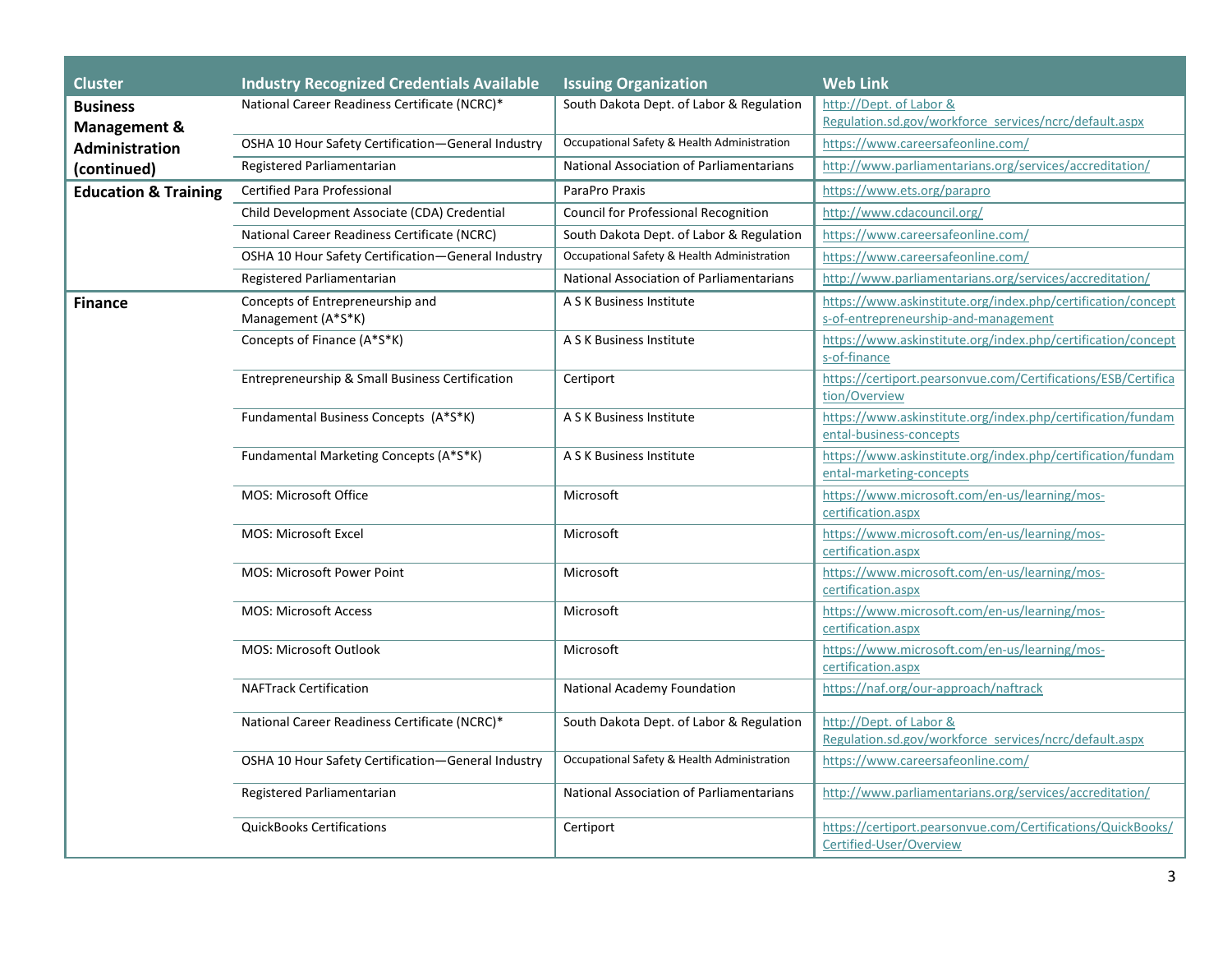| <b>Cluster</b>                      | <b>Industry Recognized Credentials Available</b>     | <b>Issuing Organization</b>                      | <b>Web Link</b>                                                                                                  |
|-------------------------------------|------------------------------------------------------|--------------------------------------------------|------------------------------------------------------------------------------------------------------------------|
| <b>Government &amp; Public</b>      | National Career Readiness Certificate (NCRC)         | South Dakota Dept. of Labor & Regulation         | http://Dept. of Labor &                                                                                          |
| <b>Administration</b>               |                                                      |                                                  | Regulation.sd.gov/workforce_services/ncrc/default.aspx                                                           |
|                                     | OSHA 10 Hour Safety Certification-General Industry   | Occupational Safety & Health Administration      | https://www.careersafeonline.com/                                                                                |
| <b>Health Science</b>               | Certified Nurse Assistant (CNA)                      | South Dakota Board of Nursing and South          | https://doh.sd.gov/boards/nursing/nurseaid.aspx                                                                  |
|                                     |                                                      | Dakota Health Care Association                   | http://www.sdhca.org/cna/                                                                                        |
|                                     | <b>EMT-Basic</b>                                     | South Dakota Dept. of Health                     | https://doh.sd.gov/providers/ruralhealth/EMS/default.aspx                                                        |
|                                     | First Aid/CPR                                        | <b>American Heart Association</b>                | http://cpr.heart.org/AHAECC/CPRAndECC/FindACourse/UCM<br>473162 Find-A-Course.jsp                                |
|                                     |                                                      | <b>American Red Cross</b>                        | https://www.redcross.org/take-a-class                                                                            |
|                                     | <b>Medical Administration</b>                        | American Medical Certification Assn              | https://www.amcaexams.com/exam-candidates/certification-<br>exam/medical-administrative-assistant-certification/ |
|                                     | National Career Readiness Certificate (NCRC)*        | South Dakota Dept. of Labor & Regulation         | http://Dept. of Labor &<br>Regulation.sd.gov/workforce services/ncrc/default.aspx                                |
|                                     | OSHA 10 Hour Safety Certification-General Industry   | Occupational Safety & Health<br>Administration   | https://www.careersafeonline.com/                                                                                |
|                                     | Pharmacy Technician Certification                    | <b>Pharmacy Technician Certification Board</b>   | http://www.ptcb.org/                                                                                             |
|                                     | Unlicensed Medication Aide (UMA)                     | South Dakota Board of Nursing                    | http://doh.sd.gov/boards/Nursing/MATPApproval.aspx                                                               |
| <b>Hospitality &amp;</b><br>Tourism | National Career Readiness Certificate (NCRC)*        | South Dakota Dept. of Labor & Regulation         | http://Dept. of Labor &<br>Regulation.sd.gov/workforce services/ncrc/default.aspx                                |
|                                     | OSHA 10 Hour Safety Certification-General Industry   | Occupational Safety & Health Administration      | https://www.careersafeonline.com/                                                                                |
|                                     | ProStart® National Certificate of Achievement (COA)  | National Restaurant Assn.                        | https://chooserestaurants.org/Programs-and-<br>Scholarships/ProStart-for-Students/Certificate-of-<br>Achievement |
|                                     | Food Safety for Handlers                             | Professional Server Certification<br>Corporation | www.rserving.com                                                                                                 |
|                                     | Registered Parliamentarian                           | National Association of Parliamentarians         | http://www.parliamentarians.org/services/accreditation/                                                          |
|                                     | ServSafe Food Safety Certification                   | ServSafe                                         | https://www.servsafe.com/ServSafe-Manager/Get-Certified                                                          |
| <b>Human Services</b>               | Child Development Associate (CDA) Credential         | <b>Council for Professional Recognition</b>      | http://www.cdacouncil.org/                                                                                       |
|                                     | First Aid/CPR                                        | <b>American Red Cross</b>                        | https://www.redcross.org/take-a-class                                                                            |
|                                     | National Career Readiness Certificate (NCRC)         | South Dakota Dept. of Labor & Regulation         | http://Dept. of Labor &<br>Regulation.sd.gov/workforce services/ncrc/default.aspx                                |
|                                     | OSHA 10 Hour Safety Certification-General Industry   | Occupational Safety & Health<br>Administration   | https://www.careersafeonline.com/                                                                                |
|                                     | Registered Parliamentarian                           | National Association of Parliamentarians         | http://www.parliamentarians.org/services/accreditation/                                                          |
|                                     | A+/CompTIA Certification Examination (A+ Essentials) | CompTIA                                          | https://certification.comptia.org/certifications/a#examprepar<br>ation                                           |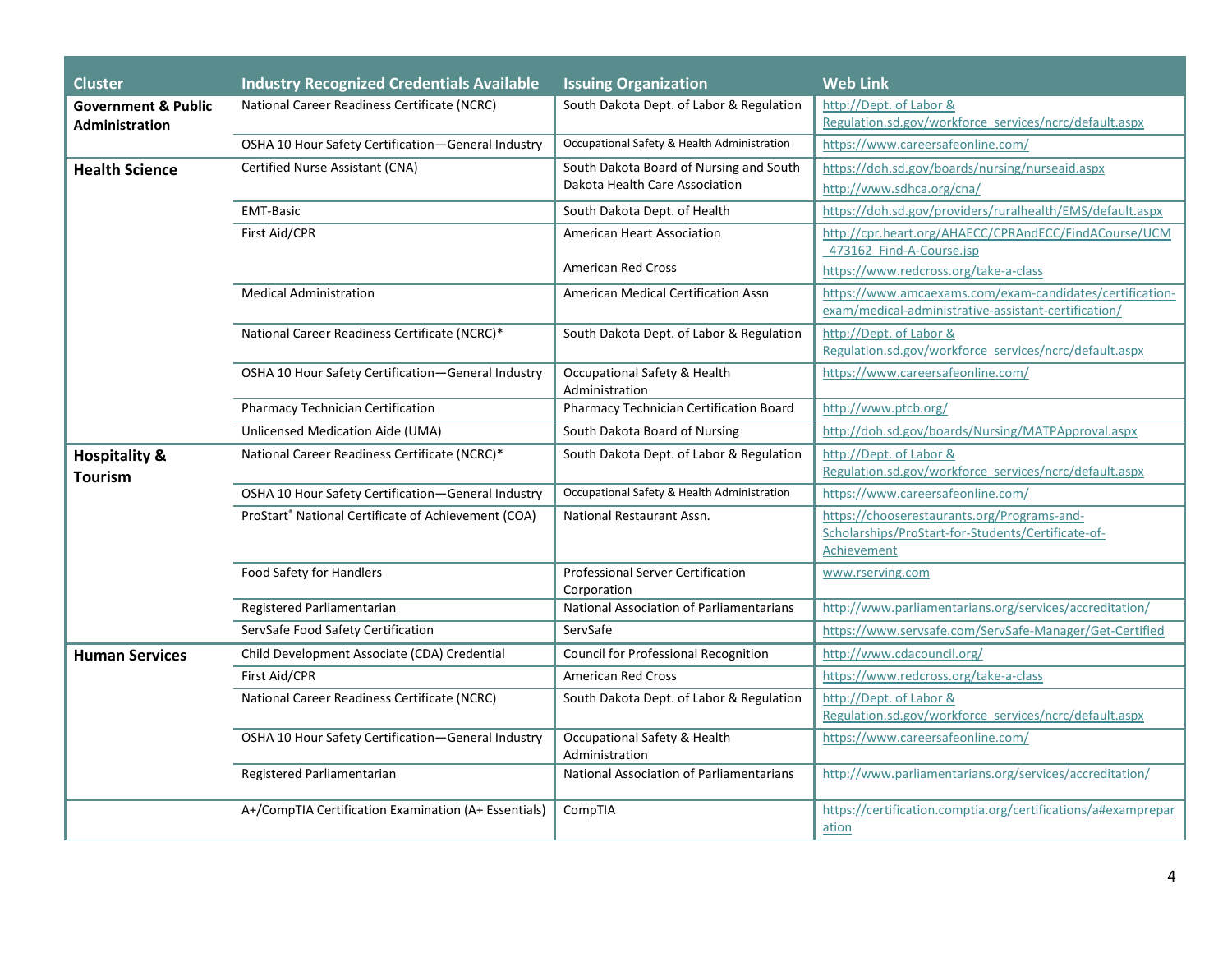| <b>Cluster</b>                                                | <b>Industry Recognized Credentials Available</b>                                                                                       | <b>Issuing Organization</b>                    | <b>Web Link</b>                                                                                      |
|---------------------------------------------------------------|----------------------------------------------------------------------------------------------------------------------------------------|------------------------------------------------|------------------------------------------------------------------------------------------------------|
| <b>Information</b><br><b>Technology</b><br><b>Information</b> | Adobe Certified Associate (ACA)                                                                                                        | Certiport                                      | https://certiport.pearsonvue.com/Certifications/Adobe/ACA/<br>Overview                               |
|                                                               | C-Tech Home Professionals                                                                                                              | C-Tech                                         | https://ctechprograms.com/programs/certified-training-<br>programs/                                  |
|                                                               | <b>C-Tech Network Cabling Specialists</b>                                                                                              | C-Tech                                         | https://ctechprograms.com/programs/certified-training-<br>programs/                                  |
| <b>Technology</b>                                             | <b>C-Tech Voice Communication Professionals</b>                                                                                        | C-Tech                                         | https://www.comptia.org/certifications/a                                                             |
| (continued)                                                   | Cisco Certified Network Associate (CCNA™)                                                                                              | Cisco                                          | https://learningnetwork.cisco.com/welcome                                                            |
|                                                               | CompTIA Network+                                                                                                                       | CompTIA                                        | https://www.comptia.org/certifications/network                                                       |
|                                                               | <b>HTML Developer</b>                                                                                                                  | W3Schools                                      | https://www.w3schools.com/cert/cert html new.asp                                                     |
|                                                               | JavaScript Developer                                                                                                                   | W3Schools                                      | https://www.w3schools.com/cert/cert javascript.asp                                                   |
|                                                               | Microsoft Office Specialist                                                                                                            | Microsoft                                      | https://www.microsoft.com/en-us/learning/mos-<br>certification.aspx                                  |
|                                                               | Google Cloud Certified: G Suite<br>*will be retired on December 31, 2020 - new training<br>and certification will be developed in 2021 | Google                                         | https://cloud.google.com/certification/gsuite                                                        |
|                                                               | National Career Readiness Certificate (NCRC)*                                                                                          | South Dakota Dept. of Labor & Regulation       | http://Dept. of Labor &<br>Regulation.sd.gov/workforce_services/ncrc/default.aspx                    |
|                                                               | OSHA 10 Hour Safety Certification-General Industry                                                                                     | Occupational Safety & Health<br>Administration | https://www.careersafeonline.com/                                                                    |
| Law, Public Safety,                                           | <b>EMT-Basic</b>                                                                                                                       | <b>Emergency Medical Technicians</b>           | https://www.nremt.org/rwd/public/document/emt                                                        |
| <b>Corrections &amp;</b>                                      | First Aid/CPR                                                                                                                          | <b>American Red Cross</b>                      | https://www.redcross.org/take-a-class                                                                |
| <b>Security</b>                                               | National Career Readiness Certificate (NCRC)*                                                                                          | South Dakota Dept. of Labor & Regulation       | http://Dept. of Labor &<br>Regulation.sd.gov/workforce_services/ncrc/default.aspx                    |
|                                                               | OSHA 10 Hour Safety Certification-General Industry                                                                                     | Occupational Safety & Health<br>Administration | https://www.careersafeonline.com/                                                                    |
| <b>Manufacturing</b>                                          | Certified SolidWorks Associate (CSWA)                                                                                                  | SolidWorks                                     | http://www.solidworks.com/sw/support/cswa-academic.htm                                               |
|                                                               | Certified Welder (AWS)                                                                                                                 | American Welding Society                       | https://www.aws.org/education/sense/                                                                 |
|                                                               | <b>Drafter Certification (ADDA)</b>                                                                                                    | American Design Drafting Assn.                 | http://www.adda.org/index.php/professional/professional-<br>certification                            |
|                                                               | National Career Readiness Certificate (NCRC)*                                                                                          | South Dakota Dept. of Labor & Regulation       | http://Dept. of Labor &<br>Regulation.sd.gov/workforce_services/ncrc/default.aspx                    |
|                                                               | OSHA 10 Hour Safety Certification-Construction<br>Industry                                                                             | Occupational Safety & Health<br>Administration | https://www.careersafeonline.com/                                                                    |
|                                                               | OSHA 10 Hour Safety Certification-General Industry                                                                                     | Occupational Safety & Health<br>Administration | https://www.careersafeonline.com/                                                                    |
| <b>Marketing</b>                                              | Concepts of Entrepreneurship and<br>Management (A*S*K)                                                                                 | A S K Business Institute                       | https://www.askinstitute.org/index.php/certification/concept<br>s-of-entrepreneurship-and-management |